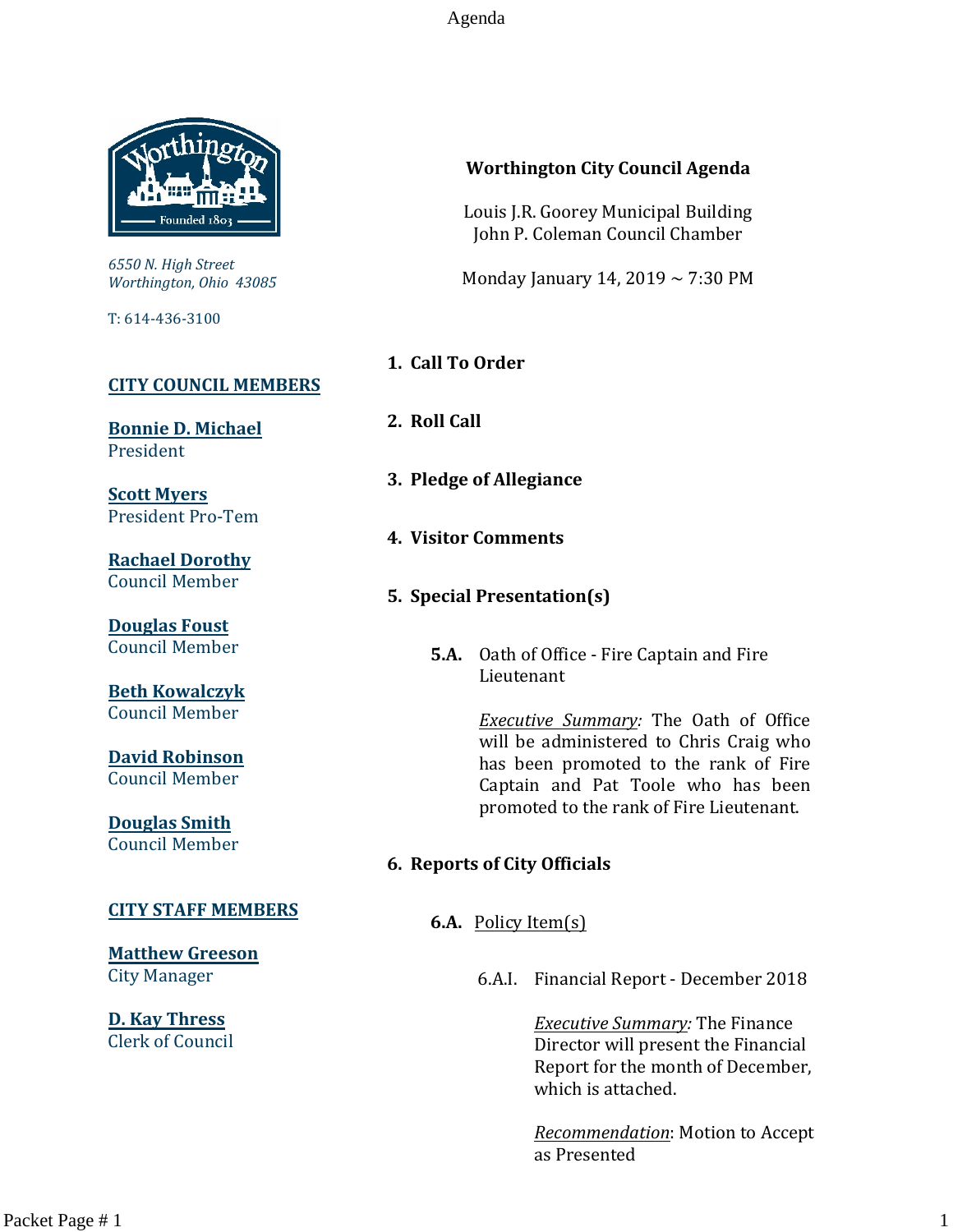Agenda

### **6.B.** Discussion Item(s)

### 6.B.I. Mural Task Force Report & Discussion

*Executive Summary:* A memorandum from the Mural Task Force will be reviewed and discussed.

### **7. Reports of Council Members**

**8. Other**

### **9. Executive Session**

**10. Adjournment**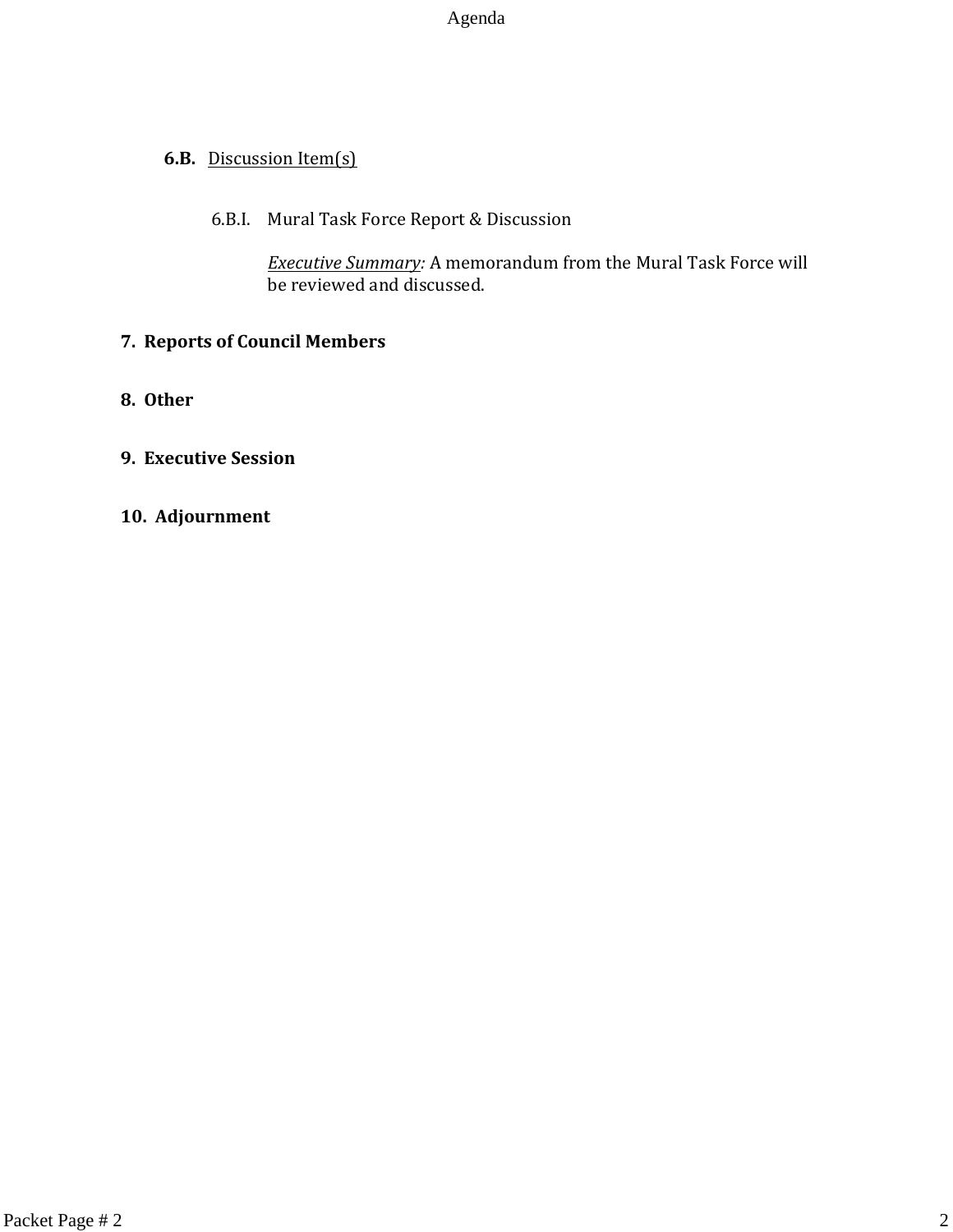5.A. - Oath of Office - Fire Captain and Fire Lieutenant



## **STAFF MEMORANDUM City Council Meeting – January 14, 2019**

Date: January 11, 2019

To: Matthew H. Greeson, City Manager

From: Robyn Stewart, Assistant City Manager

Subject: **Oath of Office - Fire Captain and Fire Lieutenant**

#### **EXECUTIVE SUMMARY**

The Oath of Office will be administered to Chris Craig who has been promoted to the rank of Fire Captain and Pat Toole who has been promoted to the rank of Fire Lieutenant.

### **BACKGROUND/DESCRIPTION**

Section 9.02 of the City of Worthington Charter requires that every employee take and subscribe to the oath of office of the City. The Division of Fire and EMS has recently conducted a promotional process to fill a vacant Captain position and a vacant Lieutenant position. Chris Craig has been promoted to Captain and Pat Toole has been promoted to Lieutenant. The Fire Chief and City Manager are excited by the opportunity to introduce our newest Captain and newest Lieutenant, administer the oath of office and conduct a badge pinning ceremony at the beginning of the City Council meeting.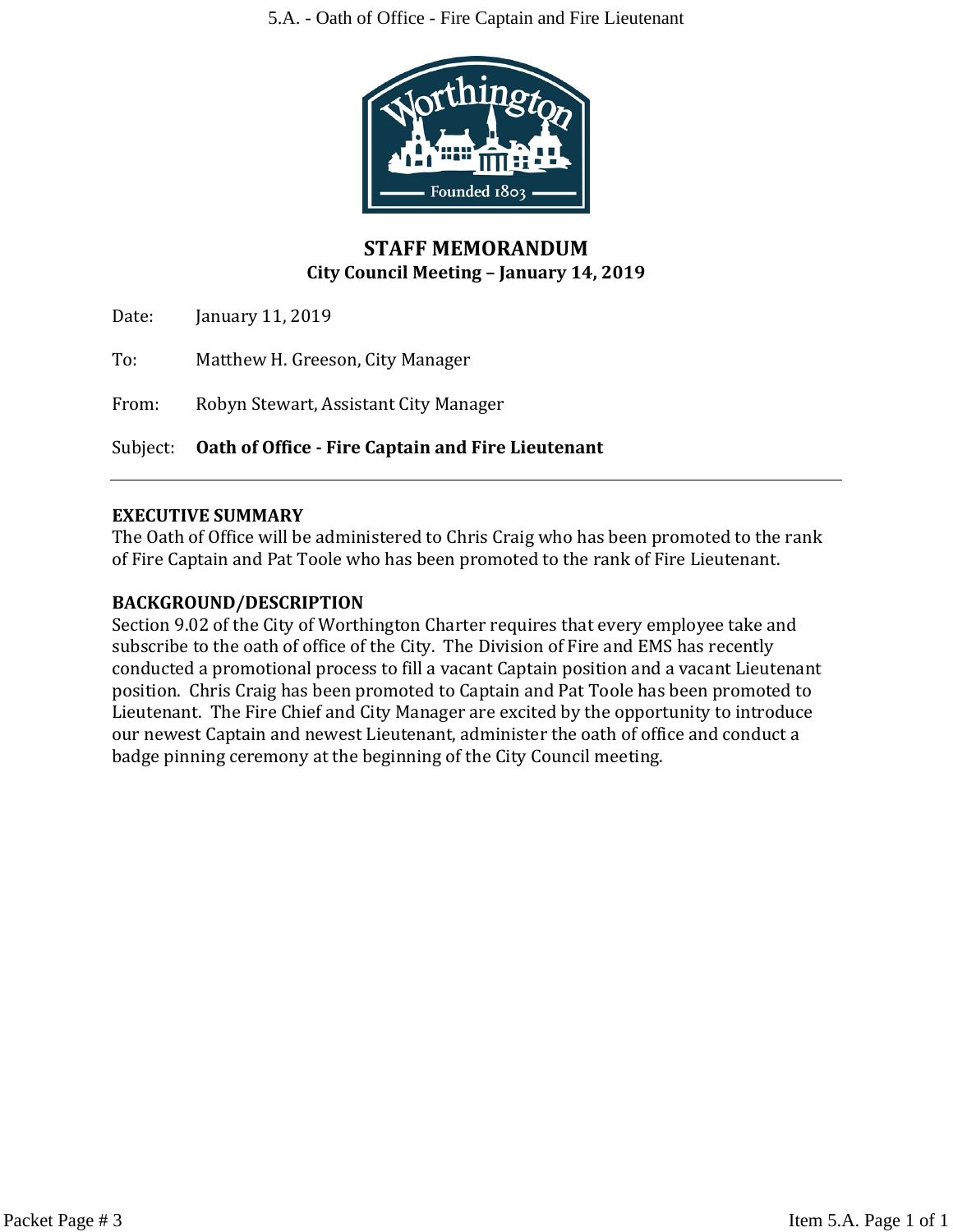# Department of Finance

# December 2018 Financial Report

# Quick Facts



|                                                                                                    | <b>All Funds</b>                                                                                                                                                                        | <b>General Fund</b>                                                                                                                                               |                                                                                          |                                                                                                     |  |  |  |  |
|----------------------------------------------------------------------------------------------------|-----------------------------------------------------------------------------------------------------------------------------------------------------------------------------------------|-------------------------------------------------------------------------------------------------------------------------------------------------------------------|------------------------------------------------------------------------------------------|-----------------------------------------------------------------------------------------------------|--|--|--|--|
| 12/31/2018<br><b>Cash Balances</b><br>\$30,338,812<br>(January 1, 2018<br>balance:<br>\$26,697,378 | 12/31/2018<br>Unencumbered<br><b>Balance</b><br>\$21,846,645                                                                                                                            |                                                                                                                                                                   | 12/31/2018<br>Cash Balance<br>\$14,667,073<br>(January 1, 2018 balance:<br>\$13,491,664) | 12/31/2018<br>Unencumbered<br><b>Balance</b><br>\$13,613,822<br>(49% of prior year<br>expenditures) |  |  |  |  |
|                                                                                                    | Highlights & Trends for December 2018                                                                                                                                                   |                                                                                                                                                                   |                                                                                          |                                                                                                     |  |  |  |  |
|                                                                                                    | <b>Income Tax Collections</b>                                                                                                                                                           |                                                                                                                                                                   |                                                                                          | <b>Income Tax Revenue by Account Type</b>                                                           |  |  |  |  |
| $\blacksquare$                                                                                     | Year to Date (YTD) income tax collections are<br>below 2017 YTD income tax collections \$-<br>193,068 or -0.74%. This is largely attributed to<br>a decrease in net profit collections. | For December of 2018:<br>Withholding Accounts - 93.06% of collections<br>Individual Accounts - 4.76% of collections<br>Net Profit Accounts - 2.19% of collections |                                                                                          |                                                                                                     |  |  |  |  |
| by \$270,763 (1.05%).<br>$\blacksquare$                                                            | YTD Income tax collections are above estimates<br>Refunds issued in December totaled \$25,726<br>with year to date refunds totaling \$584,383.                                          | For December of 2017:<br>Withholding Accounts -83.51% of collections<br>Individual Accounts - 7.97% of collections<br>Net Profit Accounts - 8.52% of collections  |                                                                                          |                                                                                                     |  |  |  |  |
|                                                                                                    | Income Tax Refunds as of December                                                                                                                                                       |                                                                                                                                                                   |                                                                                          | December Year to Date                                                                               |  |  |  |  |
| \$1,200,000                                                                                        |                                                                                                                                                                                         | \$30,000,000                                                                                                                                                      |                                                                                          | <b>Income Tax Collections</b>                                                                       |  |  |  |  |
| \$1,000,000<br>\$800,000<br>\$600,000<br>\$400,000<br>\$200,000<br>$\zeta$ -                       | 2010 2011 2012 2013 2014 2015 2016 2017 2018                                                                                                                                            | \$25,000,000<br>\$20,000,000<br>\$15,000,000<br>\$10,000,000<br>\$5,000,000<br>$\zeta$ -                                                                          |                                                                                          | 2010 2011 2012 2013 2014 2015 2016 2017 2018                                                        |  |  |  |  |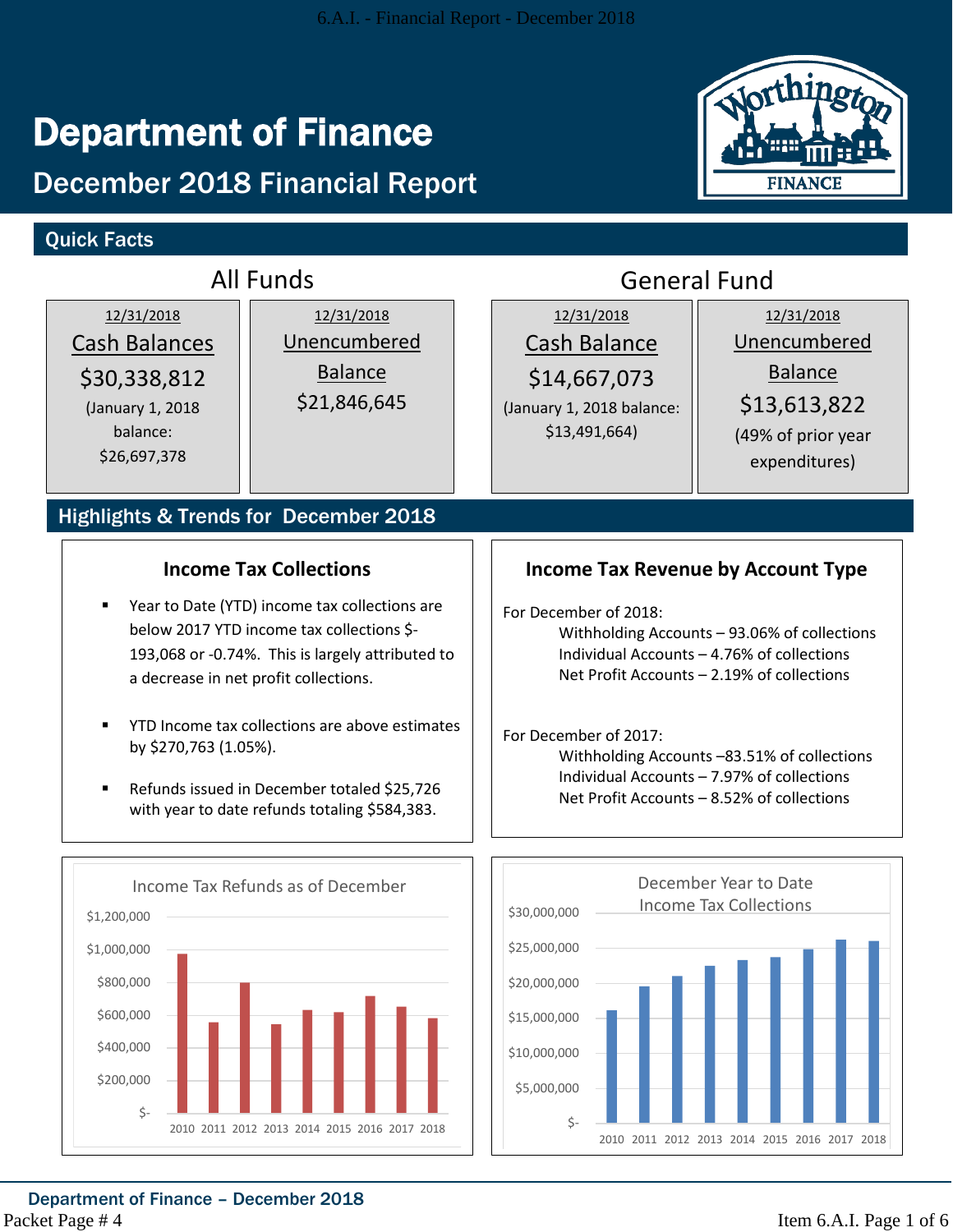

# **Department of Finance December 2018**

# Highlights & Trends for December 2018 (continued)



# Notable Initiatives & Activities

- Fund balances for all funds increased from \$26,697,378 on January 1, 2018 to \$30,338,812 as of December 31, 2018, with year to date revenues exceeding expenditures for all funds by \$3,641,433. Excluding \$4,460,000 in bond proceeds, expenditures exceeded revenue by \$818,566.
- For the month of December, fund balances for all funds decreased from \$30,628,683 as of December 1, 2018 to \$30,338,812 as of December 31, 2018, with expenditures exceeding revenues by \$289,872.
- The General Fund balance increased from \$13,491,664 as of January 1, 2018 to \$14,667,073 as of December 31, 2018, with revenues exceeding expenditures by \$1,175,408.
- For the month of December, the General Fund balance decreased from \$14,982,086 on December 1, 2018 to \$14,667,073 as of December 31, 2018, with expenditures exceeding revenues by \$544,797.
- As of December 31, 2018, General Fund expenditures were 91.23% of appropriations.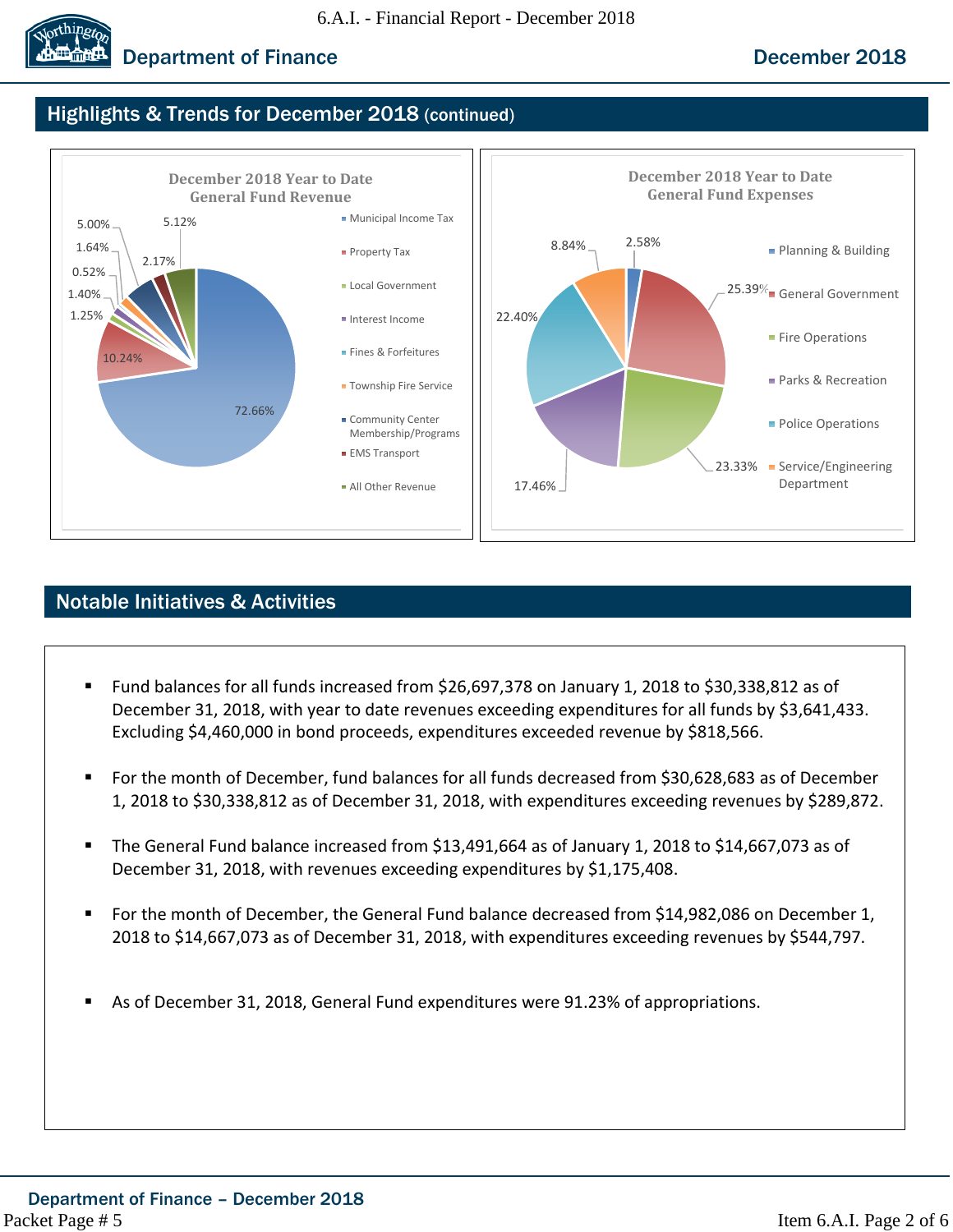#### 6.A.I. - Financial Report - December 2018



# Financial Tracking





Department of Finance – December 2018 Packet Page # 6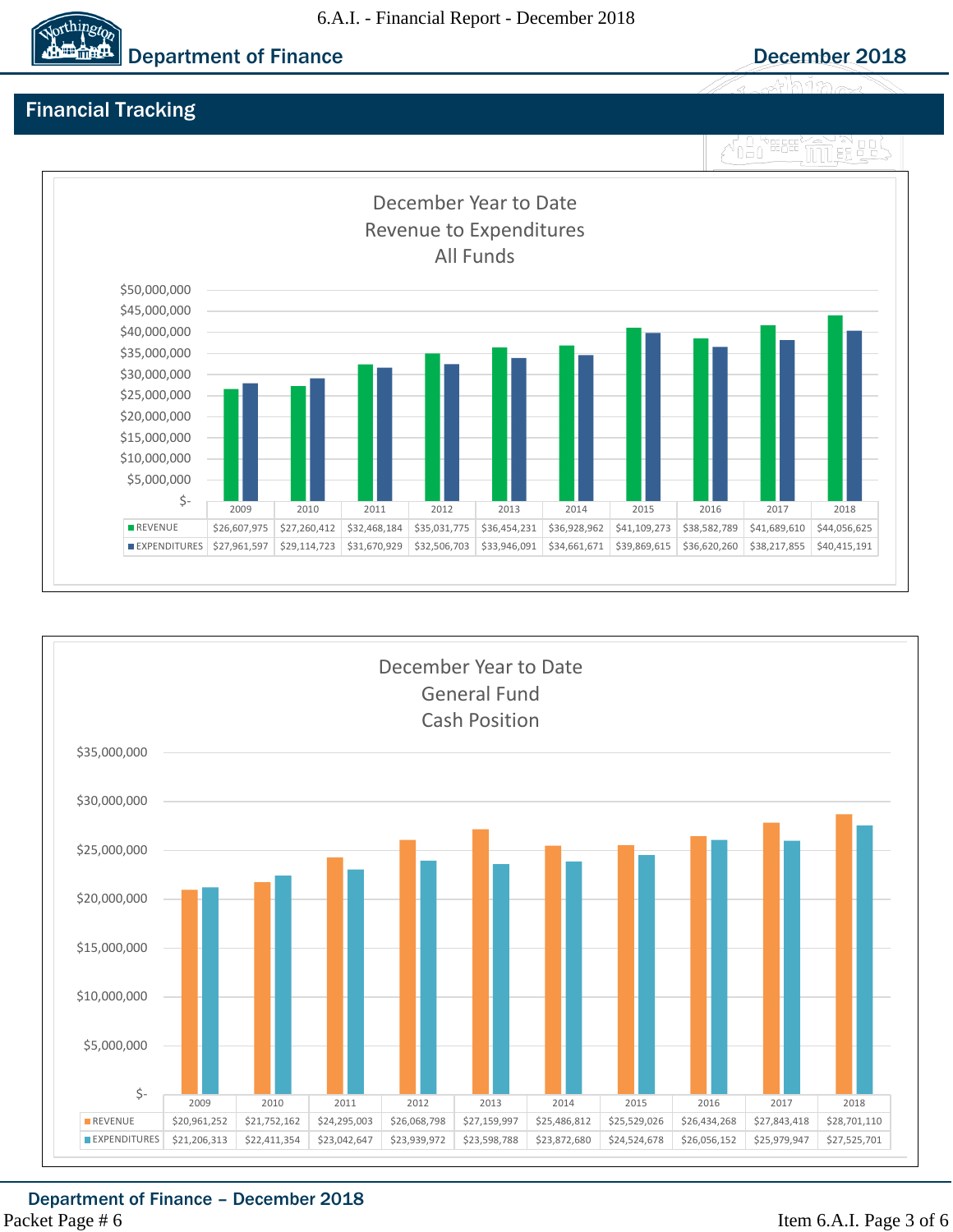

|                                                                                                                                                  | December 2018<br><b>Cash Reconciliation</b>                    |                 | FINANCE         |
|--------------------------------------------------------------------------------------------------------------------------------------------------|----------------------------------------------------------------|-----------------|-----------------|
| <b>Total Fund Balances:</b>                                                                                                                      |                                                                |                 | \$30,338,811.70 |
| <b>Depository Balances:</b>                                                                                                                      |                                                                |                 |                 |
| <b>General Account:</b>                                                                                                                          | \$8,542,954.92                                                 |                 |                 |
| <b>Total Bank Balances:</b>                                                                                                                      |                                                                | \$8,542,954.92  |                 |
| <b>Investment Accounts:</b><br><b>Certificates of Deposits:</b><br>Certificates of Deposits (EMS)<br>Star Ohio/Star Plus<br>Fifth Third MMKT/CDs | \$6,879,000.00<br>2,094,000.00<br>5,289,653.46<br>7,531,613.32 |                 |                 |
| <b>Total Investment Accounts:</b>                                                                                                                |                                                                | \$21,876,283.92 |                 |
| Petty Cash/Change Fund:                                                                                                                          |                                                                | 1,590.00        |                 |
| Total Treasury Balance as of December 31, 2018                                                                                                   |                                                                |                 | \$30,338,811.70 |
| Total Interest Earnings as of December 31, 2018                                                                                                  |                                                                | \$402,430.54    |                 |
| <b>Average Interest Earnings</b>                                                                                                                 |                                                                | 2.12%           |                 |

#### **Debt Statement**

| <b>Issuance</b> | <b>Purpose</b>                      | <b>Maturity</b> | <u>Rate</u> | <b>Principal Balance</b> |
|-----------------|-------------------------------------|-----------------|-------------|--------------------------|
| 2015            | 2015 Refunding Bonds                | December 2021   | 1.62%       | \$2,300,000.00           |
| 2017            | 2017 Various Purpose Bonds          | December 2032   | 2.21%       | \$3,525,000.00           |
| 2008            | OPWC 0% Loan - ADA Ramps            | December 2028   | 0%          | 70,290.45                |
| 2015            | OPWC 0% Loan - Kenyonbrook          | December 2045   | 0%          | 541,320.76               |
| 2018            | 2018 Bond Anticipation Notes        | September 2019  | 2.11%       | \$4,460,000.00           |
|                 | <b>Total Principal Debt Balance</b> |                 |             | \$10,896,611.21          |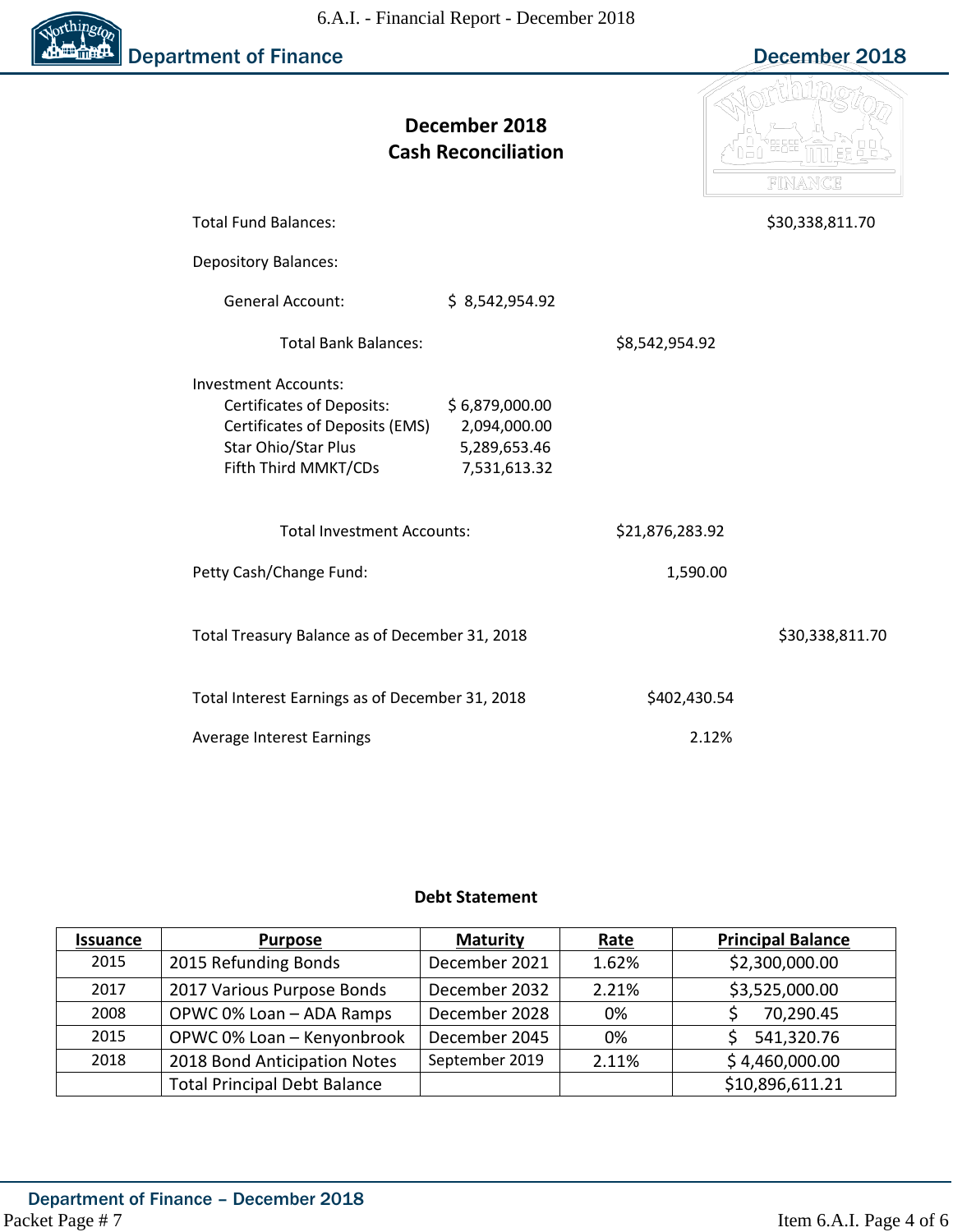

#### **City of Worthington Fund Summary Report as of December 31, 2018**



|     |                                | 1/1/2018 Beginning  | Year to Date          | Year to Date           |    | 12/31/2018          |                     |    | <b>Unencumbered</b> |
|-----|--------------------------------|---------------------|-----------------------|------------------------|----|---------------------|---------------------|----|---------------------|
|     | <b>FUND</b>                    | <b>Balance</b>      | <b>Actual Revenue</b> | <b>Actual Expenses</b> |    | <b>Cash Balance</b> | <b>Encumbrances</b> |    | Balance             |
| 101 | <b>General Fund</b>            | \$<br>13,491,664 \$ | 28,701,110            | \$<br>27,525,701       | \$ | 14,667,073 \$       | 1,053,251           | \$ | 13,613,822          |
| 202 | Street M&R                     | 3,573               | 884,589               | 831,516                |    | 56,646              | 56,461              | S  | 184                 |
| 203 | State Highway                  | 14,156              | 143,476               | 107,840                |    | 49,792              | 151                 | \$ | 49,641              |
| 204 | Water                          | 87,817              | 123,674               | 190,713                |    | 20,778              | 13,650              | \$ | 7,128               |
| 205 | Sewer                          | 66,268              | 41,591                | 76,320                 |    | 31,539              | 6,364               | \$ | 25,175              |
| 212 | <b>Police Pension</b>          | 596,983             | 520,391               | 618,179                |    | 499,195             |                     | \$ | 499,195             |
| 214 | <b>Law Enforcement Trust</b>   | 71,890              | 10,319                | 17,772                 |    | 64,438              |                     | \$ | 64,438              |
| 215 | Municipal MV License Tax       | 167,714             | 123,026               | 150,000                |    | 140,740             |                     | \$ | 140,740             |
| 216 | Enforcement/Education          | 48,817              | 1,363                 |                        |    | 50,181              |                     | \$ | 50,181              |
| 217 | <b>Community Technology</b>    | 80,000              |                       | 66,971                 |    | 13,029              | 13,029              | \$ |                     |
| 218 | Court Clerk Computer           | 234,893             | 12,174                | 14,161                 |    | 232,906             | 4,797               | S  | 228,109             |
| 219 | Economic Development           | 561,016             | 330,102               | 327,833                |    | 563,285             | 109,217             | \$ | 454,068             |
| 220 | <b>FEMA Grant</b>              | 15,884              |                       | 15,884                 |    |                     |                     | \$ |                     |
| 221 | Law Enf CED                    | 7,480               | 12,880                |                        |    | 20,360              | 800                 | \$ | 19,560              |
| 224 | Parks & Rec Revolving          | 427,916             | 946,089               | 967,916                |    | 406,090             | 22,320              | \$ | 383,770             |
| 229 | <b>Special Parks</b>           | 27,654              | 12,368                |                        |    | 40,023              | 25,000              | \$ | 15,023              |
| 253 | 2003 Bicentennial              | 71,536              | 1,030                 |                        |    | 72,566              |                     | \$ | 72,566              |
| 306 | <b>Trunk Sewer</b>             | 375,149             |                       |                        |    | 375,149             |                     |    | 375,149             |
| 308 | Capital Improvements           | 8,606,289           | 10,316,775            | 8,072,533              |    | 10,850,531          | 7,181,281           | \$ | 3,669,249           |
| 313 | County Permissive Tax          |                     |                       |                        |    |                     |                     | S  |                     |
| 409 | <b>General Bond Retirement</b> | 1,063,223           | 1,242,377             | 1,114,272              |    | 1,191,328           |                     |    | 1,191,328           |
| 410 | Special Assessment Bond        | 278,448             |                       |                        |    | 278,448             |                     | S  | 278,448             |
| 825 | <b>Accrued Acreage Benefit</b> | 82,141              | 51,751                | 122,784                |    | 11,108              | 5,019               | \$ | 6,089               |
| 830 | <b>OBBS</b>                    | 2,074               | 4,273                 | 4,338                  |    | 2,009               | 826                 | \$ | 1,183               |
| 838 | Petty Cash                     | 1,530               | 60                    |                        |    | 1,590               |                     | \$ | 1,590               |
| 910 | Worthington Sta TIF            | 11,705              | 26,131                | 296                    |    | 37,540              |                     | \$ | 37,540              |
| 920 | Worthington Place (The Heights | 285,098             | 173,439               | 25,673                 |    | 432,863             |                     | \$ | 432,863             |
| 930 | 933 High St. MPI TIF Fund      | 16,460              | 81,047                | 918                    |    | 96,589              |                     | \$ | 96,589              |
| 935 | Downtown Worthington MPI TIF   |                     | 138,648               | 7,279                  |    | 131,369             |                     | \$ | 131,369             |
| 940 | Worthington Square TIF         |                     | 27,873                | 27,315                 |    | 558                 |                     | \$ | 558                 |
| 945 | W Dublin Granville Rd. MPI TIF |                     | 97,091                | 96,000                 |    | 1,091               |                     |    | 1,091               |
| 999 | PACE Fund                      |                     | 32,977                | 32,977                 |    |                     |                     |    |                     |
|     |                                |                     |                       |                        |    |                     |                     |    |                     |
|     | <b>Total All Funds</b>         | \$<br>26,697,378 \$ | 44,056,624            | \$<br>40,415,191       | S  | 30,338,811          | \$<br>8,492,167     |    | 21,846,645          |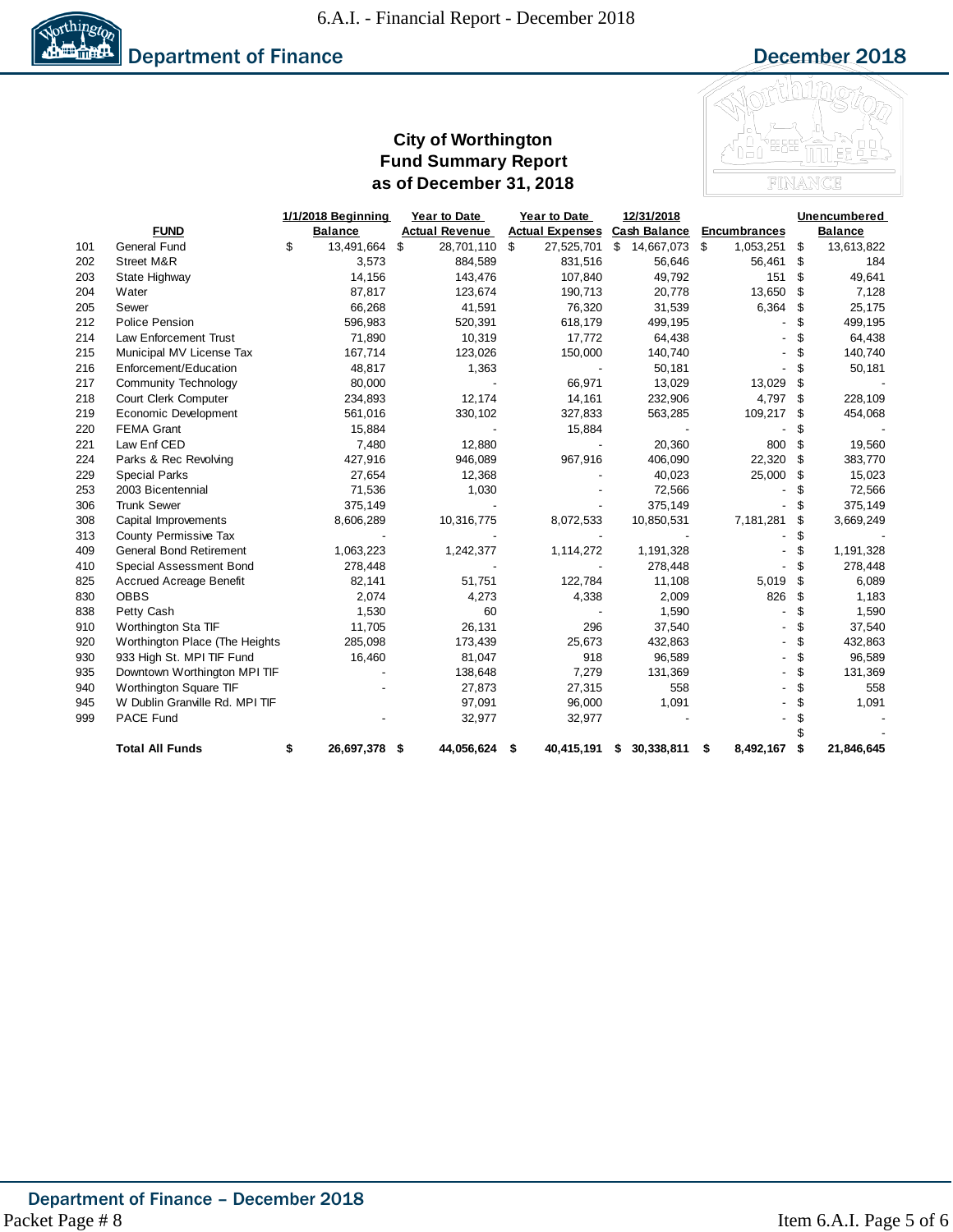

#### **City of Worthington, Ohio General Fund Overview as of December 31, 2018**

|                                                 |                | 2017              |          | 2018          |              | 2018                   |               | 2018             | 2018          |                           | 2018                                                        | Variance                                                          |  |  |  |
|-------------------------------------------------|----------------|-------------------|----------|---------------|--------------|------------------------|---------------|------------------|---------------|---------------------------|-------------------------------------------------------------|-------------------------------------------------------------------|--|--|--|
|                                                 |                | Year End          |          | Original      |              | Revised                |               | $Y-T-D$          | December      |                           | Variance                                                    | as% of                                                            |  |  |  |
| <b>Revenues</b>                                 |                | Actual            |          | <b>Budget</b> |              | <b>Budget</b>          |               | <b>Estimates</b> | Y-T-D Actual  |                           | Over/(Under)                                                | <b>Budget</b>                                                     |  |  |  |
| Municipal Income Tax                            | $\mathbf{1}$   | ∣\$<br>21,006,562 | \$       | 20,635,497    | \$           | 20,635,497             | \$            | 20,635,497       | \$20,854,635  | \$                        | 219,138                                                     | 1.06%                                                             |  |  |  |
| Property Tax                                    | $\overline{2}$ | 2,628,416         |          | 2,783,850     | $\mathsf{S}$ | 2,930,879              |               | 2,930,879        | 2,939,140     | \$                        | 8,261                                                       | 0.28%                                                             |  |  |  |
| Local Government                                | $\star$        | 351,928           |          | 350,000       | \$           | 350,000                |               | 350,000          | 358,938       | $\overline{\mathfrak{s}}$ | 8,938                                                       | 2.55%                                                             |  |  |  |
| <b>Inheritance Tax</b>                          | 2              |                   |          |               | <b>S</b>     |                        |               |                  |               | \$                        |                                                             | 0.00%                                                             |  |  |  |
| Interest Income                                 | $\pmb{\ast}$   | 215,776           |          | 210,000       | <b>S</b>     | 210,000                |               | 210,000          | 402,431       | \$                        | 192,431                                                     | 91.63%                                                            |  |  |  |
| Fines & Forfeitures                             | $\pmb{\ast}$   | 157,159           |          | 200,000       | ၊ န          | 200,000                |               | 200,000          | 150,200       | <b>S</b>                  | (49, 801)                                                   | $-24.90%$                                                         |  |  |  |
| Township Fire Service                           | 2              | 304,448           |          | 475,000       | ' S          | 475,000                |               | 475,000          | 469,460       | $\mathfrak{s}$            | (5, 540)                                                    | $-1.17%$                                                          |  |  |  |
| Community Center Membership/Progr               |                | 1,263,448         |          | 1,455,500     | <b>S</b>     | 1,455,500              |               | 1,455,500        | 1,435,227     | \$                        | (20, 273)                                                   | $-1.39%$                                                          |  |  |  |
| <b>EMS Transport</b>                            |                | 671,816           |          | 675,000       | <b>S</b>     | 675,000                |               | 675,000          | 621,898       | \$                        | (53, 102)                                                   | $-7.87%$                                                          |  |  |  |
| All Other Revenue                               | $\pmb{\ast}$   | 1,243,865         |          | 1,203,794     | \$           | 1,203,794              |               | 1,198,294        | 1,469,183     | \$                        | 270,889                                                     | 22.61%                                                            |  |  |  |
| <b>Total Revenues</b>                           |                | 27,843,417<br>\$  | <b>S</b> | 27,988,642    |              | \$ 28,135,671          | \$            | 28, 130, 170     | \$28,701,110  | \$                        | 570,940                                                     | 2.03%                                                             |  |  |  |
| <b>Expenditures</b>                             |                |                   |          |               |              |                        |               |                  |               |                           |                                                             |                                                                   |  |  |  |
| Planning & Building                             |                | \$<br>658,913     | \$       | 777,207       | \$           | 855,210                | \$            | 855,210          | \$<br>675,224 | \$                        | (179, 986)                                                  | 78.95%                                                            |  |  |  |
| General Government                              |                | 6,639,741         |          | 7,155,413     | \$           | $\overline{7,167,413}$ | $\sqrt{3}$    | 7,245,143        | 6,639,309     | \$                        | (605, 834)                                                  | 91.64%                                                            |  |  |  |
| <b>Fire Operations</b>                          |                | 6,066,466         |          | 6,786,356     | <b>S</b>     | 6,786,356              | $\mathfrak s$ | 6,786,356        | 6,101,062     | <b>S</b>                  | (685, 294)                                                  | 89.90%                                                            |  |  |  |
| Parks & Recreation                              |                | 4,444,601         |          | 4,893,143     | S.           | 4,893,143              | \$            | 4,893,143        | 4,566,131     | <b>S</b>                  | (327, 012)                                                  | 93.32%                                                            |  |  |  |
| <b>Police Operations</b>                        |                | 5,589,964         |          | 6,102,395     | <b>S</b>     | 6,202,395              | <b>S</b>      | 6,202,395        | 5,856,535     | <b>S</b>                  | (345, 860)                                                  | 94.42%                                                            |  |  |  |
| Service/Engineering Department                  |                | 2,087,607         |          | 2,679,803     | \$           | 2,679,803              | \$            | 2,679,803        | 2,310,552     | \$                        | (369, 251)                                                  | 86.22%                                                            |  |  |  |
| <b>Total Expenditures</b>                       |                | \$<br>25,487,293  | \$       | 28,394,316    |              | \$28,584,317           | \$            | 28,662,050       | \$26,148,813  |                           | \$ (2,513,237)                                              | 91.23%                                                            |  |  |  |
|                                                 |                |                   |          |               |              |                        |               |                  |               |                           |                                                             |                                                                   |  |  |  |
| Excess of Revenues Over (Under)<br>Expenditures |                | \$<br>2,356,125   | \$       | (405, 674)    | S.           | (448, 646)             | \$            | (531, 880)       | \$2,552,297   |                           |                                                             |                                                                   |  |  |  |
| Fund Balance at Beginning of Year               |                | \$11,628,193      | \$       | 13,491,663    |              | \$13,491,663           | \$            | 13,491,663       | \$13,491,663  |                           |                                                             |                                                                   |  |  |  |
| Unexpended Appropriations (98.0%)               |                |                   |          | 567,886       |              | 571,686                |               | 524,046          |               |                           |                                                             | 1 - Income Tax budget based on individual monthly projections.    |  |  |  |
| Expenditures versus Prior Year Enc              |                | 492.655           |          | 1,647,970     |              | 1,647,970              |               | 1,510,639.03     | 1,376,887     |                           |                                                             | 2 - These revenue budgets are based on semi-annual payments.      |  |  |  |
|                                                 |                |                   |          |               |              |                        |               |                  |               |                           |                                                             | * - All other revenue budgets are spread equally over each month. |  |  |  |
| General Fund Balance                            |                | 13,491,663<br>\$  | \$       | 12.005.905    |              | \$11,966,733           | \$            | 11.973.190       | \$14,667,073  |                           | All expenditure budgets are spread equally over each month. |                                                                   |  |  |  |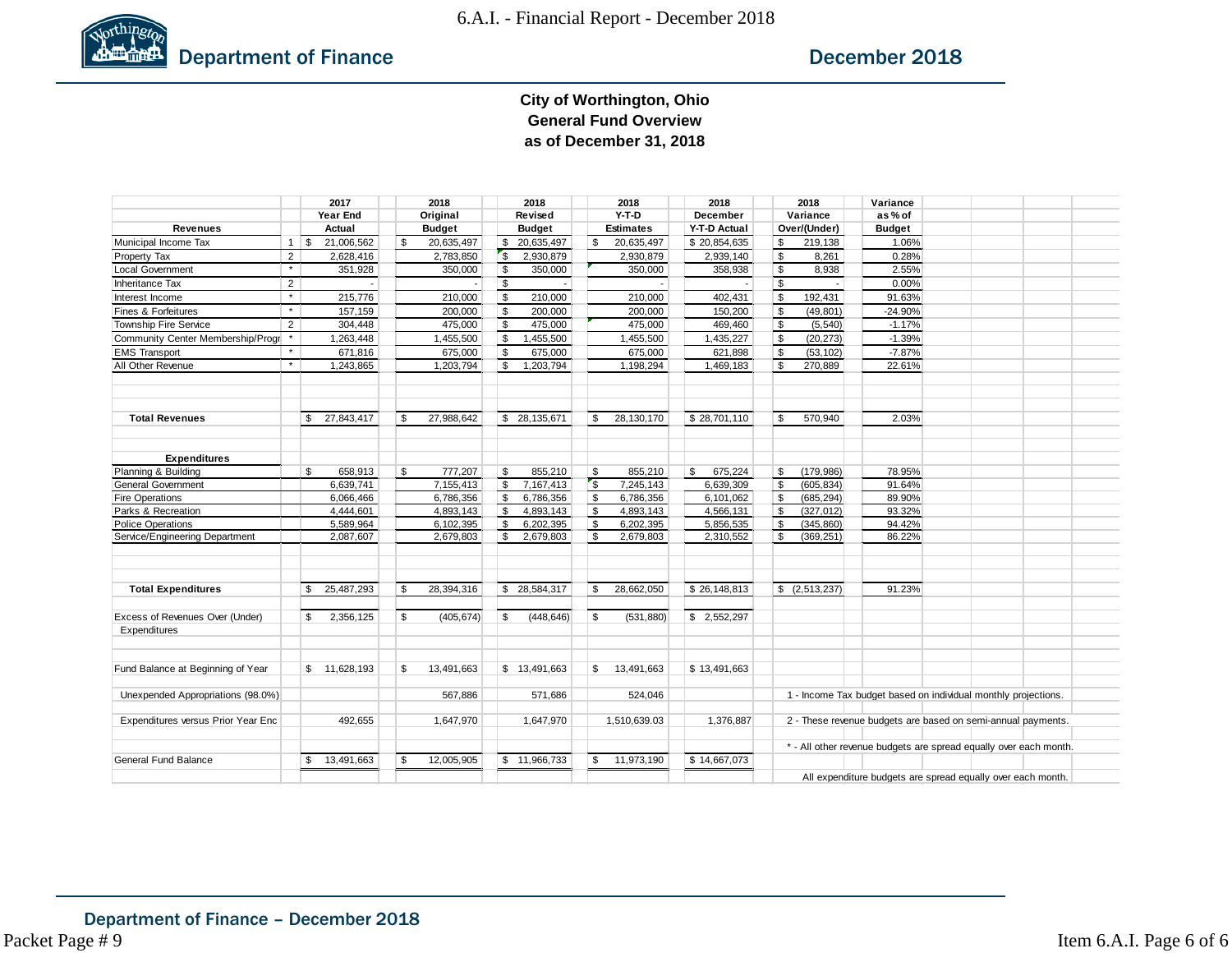#### 6.B.I. - Mural Task Force Report & Discussion



## **STAFF MEMORANDUM City Council Meeting – January 14, 2019**

Date: January 11, 2019

To: Matthew H. Greeson, City Manager

From: Lee Brown, Director of Planning and Building

Subject: **Mural Task Force Report**

#### **EXECUTIVE SUMMARY**

A memorandum from the Mural Task Force will be reviewed and discussed.

#### **BACKGROUND/DESCRIPTION**

At the request of City Council, a task force was convened to evaluate policy options related to murals on exterior walls in Worthington. This agenda item provides an opportunity to discuss the information from the task force that was provided in a September memorandum, which is attached. Next steps by City Council may include further discussion of this topic in light of other Council priorities at the annual City Council retreat, the scheduling of a follow up discussion to invite public comment on the topic, or direction to staff and the Code Review Committee to draft regulations based on recommendations framed by the task force.

#### **ATTACHMENTS**

Memorandum summarizing the work of the Mural Task Force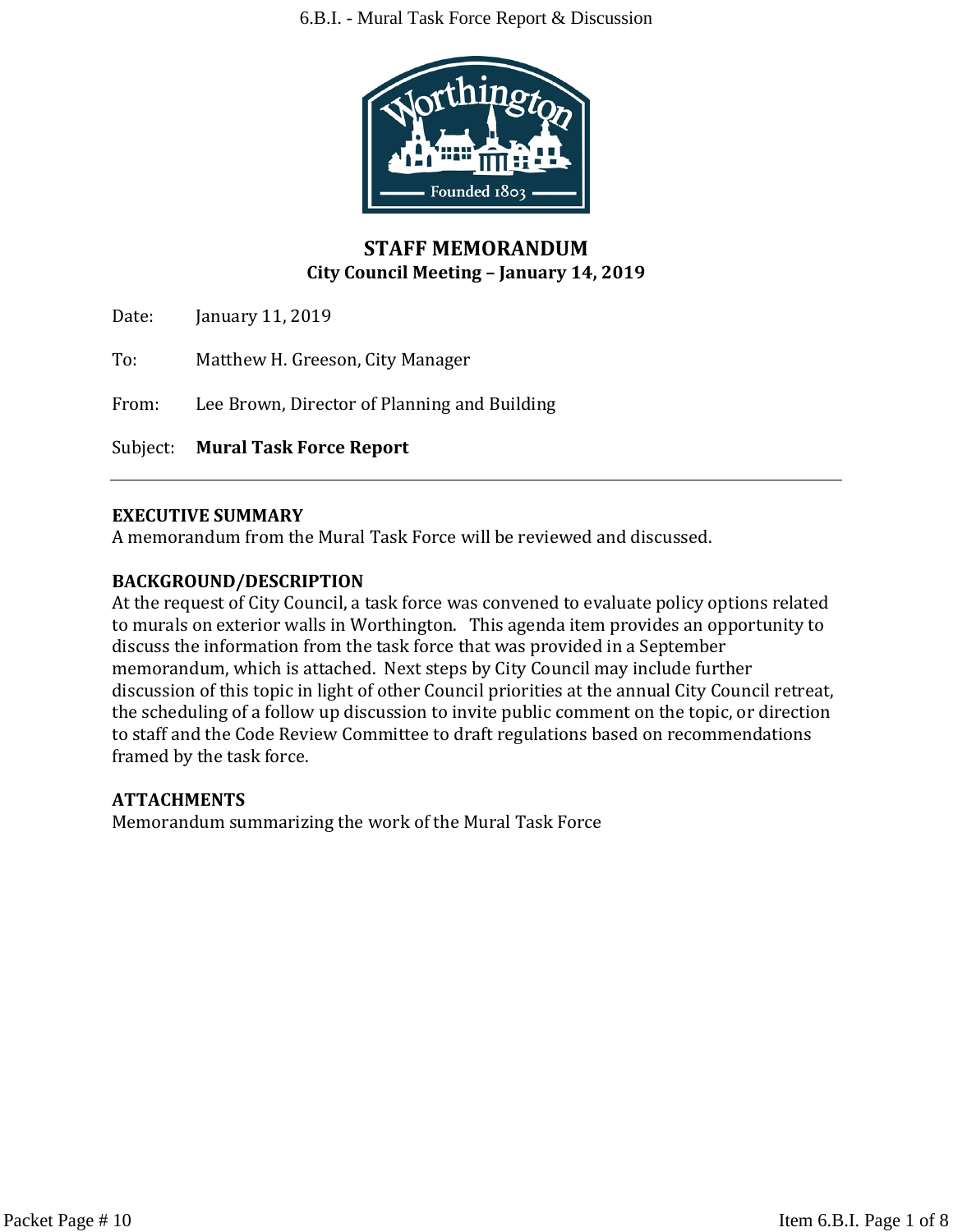

# **MEMORANDUM**

TO: Matthew H. Greeson, City Manager

FROM: R. Lee Brown, Lynda Bitar & Tom Lindsey

DATE: September 4, 2018

SUBJECT: Mural Task Force

At the request of City Council, a task force was convened to provide recommendations on policy options, which may include a process to consider murals or a decision to prohibit murals in the City of Worthington. City Council may then direct staff and the Code Review Committee to draft regulations based on recommendations framed by the task force. The mural task force was created in February 2018, and starting meeting in March 2018 to discuss murals in the City of Worthington. The Mural Task Force is made up of the following: Christy Caine, Karen Wilson, Gail Caldwell, Beth Dekker, Kate LaLonde, Jon Cook, Mikel Coulter and Scott Myers.

\_\_\_\_\_\_\_\_\_\_\_\_\_\_\_\_\_\_\_\_\_\_\_\_\_\_\_\_\_\_\_\_\_\_\_\_\_\_\_\_\_\_\_\_\_\_\_\_\_\_\_\_\_\_\_\_\_\_\_\_\_\_\_\_\_\_\_\_\_\_\_\_\_\_\_\_\_\_

Again, this Mural Task Force was created to help develop policy options, not recommend for or against murals in the City. The group had a lengthy discussion on the following items:

- Legal
	- o First Amendment Rights
	- o VARA
	- o Sign & Mural Definition
	- o Easement Program
- **Location** 
	- o Citywide, Historic District & Architectural Review District
	- o Commercial, Industrial & Residential Areas
	- o Visibility from the public right-of-way
	- o Visibility from residential areas
- Size of murals
- Number of murals
- Maintenance
- Types of buildings
- Mural materials
- Timeframe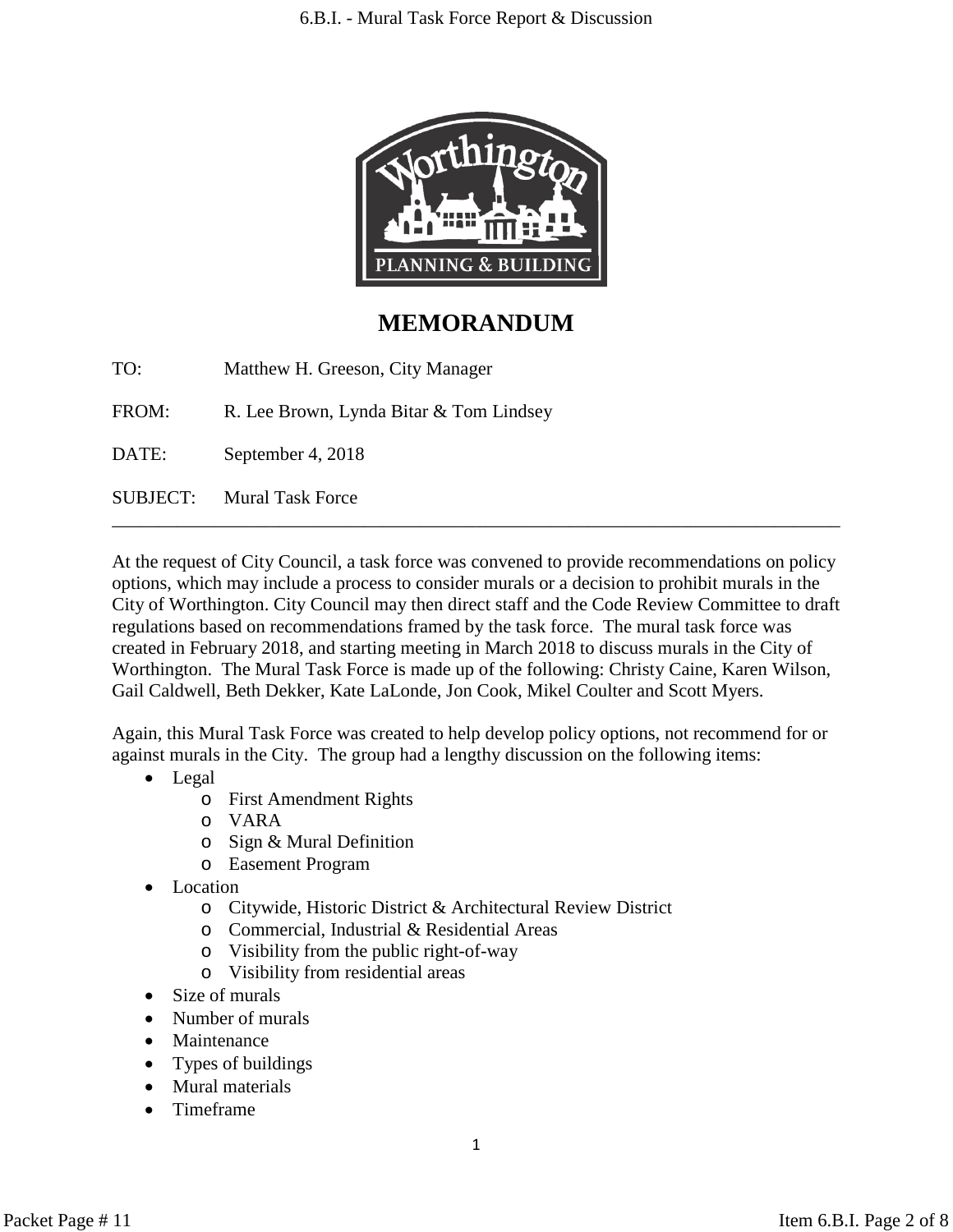#### **Legal:**

The group had lengthy discussions around all the legal issues regarding First Amendment Rights. The end result is that we are not legally able to regulate the design and content of a mural if we permit murals in the City. We also discussed VARA (Visual Artists Rights Act), which deals with the artist's rights to the mural, regardless of any subsequent physical ownership of the work itself. City staff reached out to other jurisdictions throughout Ohio, Kentucky, Georgia, Indiana, Oregon, and Tennessee to name a few to see how exactly how other jurisdictions handle murals in their jurisdiction.

The majority of these jurisdictions provide a definition of a mural and a definition of a sign; this helps alleviate any confusion as it pertains to what is a sign, and what is a mural. Many jurisdictions provide a definition of a mural, and still do not permit them in their code. Several jurisdictions that have a strong mural program have exempted murals from their Code, and thus does not require approval from a City Board or Commission. There are also examples where the jurisdiction requires approval from an Architectural Review Board or Planning Commission, however these jurisdictions are not able to review the content and design, they have looked to see if the placement of a mural would harm the building it is to be placed on once installed. We looked at examples where a jurisdiction has created an Arts Commission that reviews proposals instead of going before an Architectural Review Board or Planning Commission for approval, however there is still little ability to control the content and design of a mural.

Chapter 1170 (Signs) of the Worthington Planning & Zoning Section of the Codified Ordinances defines murals as a type of sign. Chapter 1177 (Architectural District) identifies the purpose and standards for review for a Certificate of Appropriateness to determine that an application under consideration promotes, preserves and enhances the distinctive historical village character of the community. Currently, any proposed mural would need ARB approval, and approval from the Board of Zoning Appeals (BZA) for a variance to deviate from the requirement of no more than 4 colors for a sign. A variance for size would also typically be needed.

Several of the jurisdictions were able to regulate the content and design of murals as they were placed on either City, State and/or Federally owned property. I.e. Portsmouth, Ohio murals are located on the floodway that protects the City from the Ohio River.

Portland, Oregon permits murals in a very unique way compared to other jurisdictions. They have an easement program that involves the City working with the property owners to get an easement for the placement of art that is funded by the City. The City then works with their Arts Commission to facilitate artwork being placed on predetermined locations throughout the City. The City and the Arts Commission then have the ability to have more control over the design, content, location and placement on a building.

#### **Location:**

The group discussed murals in the following locations: permitted citywide, prohibited citywide, only in the Historic District, outside of the Historic District and outside or inside of the Architectural Review District. We also discussed the location of murals in commercial, industrial and residential areas of the City. The group felt that if murals are to be permitted that they should not be permitted in residential districts. There was also a lengthy discussion on the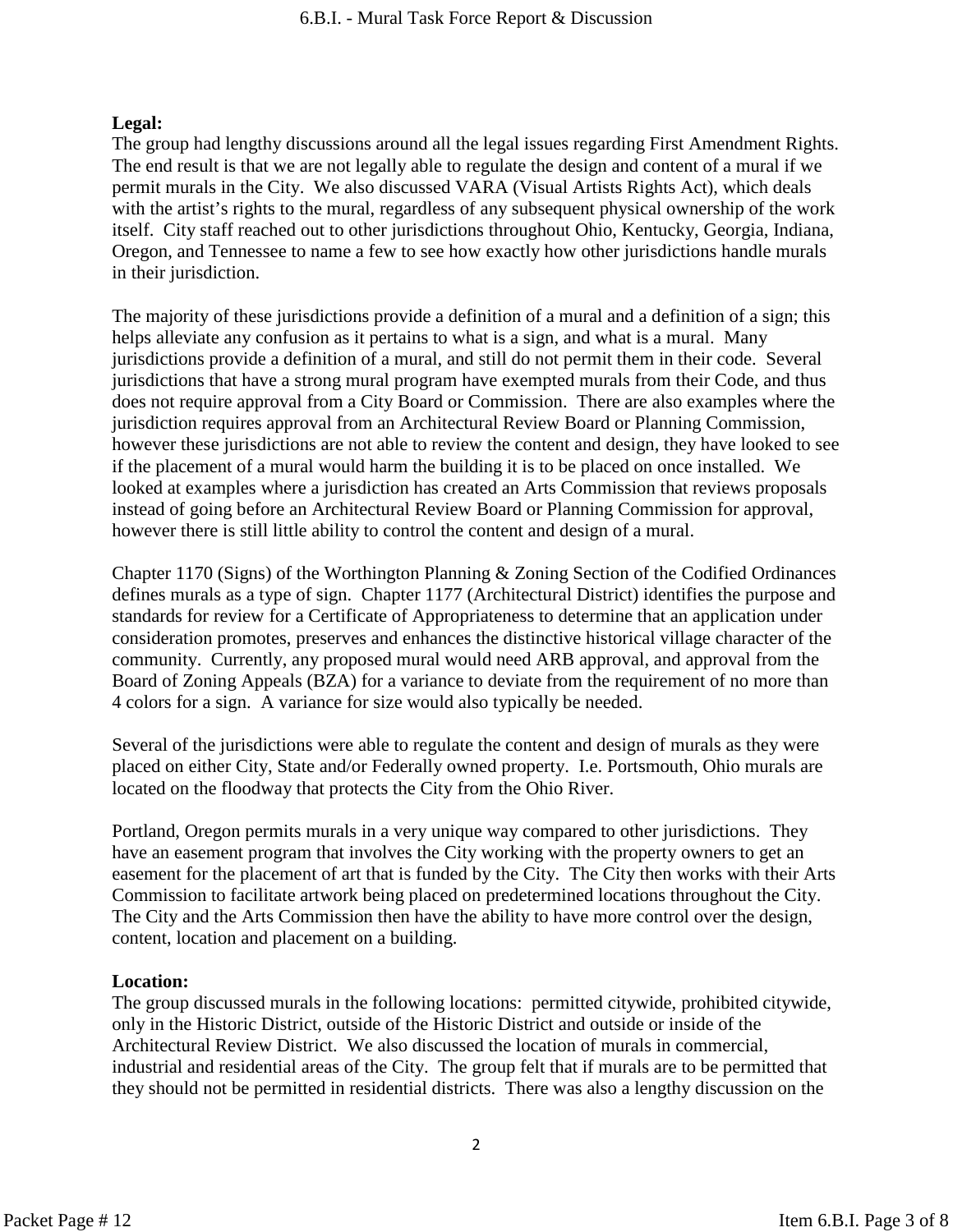visibility of a mural from a residential area as a discussion item that would need to be further explored. The industrial area seemed to be the area of the City that the group had little concerns over the placement of a mural, however they did feel that rules and regulations would need to be crafted to move things forward.

The Historic District consumed the majority of our discussion as it pertains to the placement of a mural on any existing structure in the District. The group had a lengthy discussion related to a mural that would be visible from the public right-of-way of High Street, New England Avenue, Dublin-Granville Road (SR-161) and the Village Green Drives. Some members felt that murals at New England Avenue and High Street would possibly change the character of the community by drawing attention away from the architecture of Old Worthington and to the murals. Several of the jurisdictions that we looked at did not permit murals to be visible from key roadways in their community, while permitting them to be visible from side streets and other roadways. The group had a lengthy discussion related to possible mural locations in Old Worthington, more specifically in the Central Business District (CBD) and what factors might need to be addressed if murals were permitted on these buildings. The group also discussed the pros and cons of murals on some of the blank walls in Worthington. However, our inability to regulate the content and design of these murals remained a significant concern. The placement of murals on certain building materials was also a major concern of many, due to the possible damage depending on how it was attached.

Several jurisdictions prohibited murals on the fronts of buildings, while permitting them on the sides and rear of buildings throughout their community. The group seemed to have a similar feel that murals should only be permitted on the sides and rear of a building. We did have a discussion on the placement of murals throughout the community that could act as a hidden treasure map in the City. The group discussed obscure locations similar to the walkway between Old Bag of Nails and the Speckled Inn Market.

#### **Size of Murals:**

The group looked at a variety of murals, from a variety of other jurisdictions. Some murals were very small in scale, while others were the entire side of a 1-3-story building. The group felt that the murals need to be appropriate is size, and in scale with the building. We also looked at murals that were hidden on the sides of buildings, only visible from a pedestrian. We had an interesting discussion related to this concept of hidden sides of buildings as it pertains to the area behind the old Worthington Hardware building, and the little walkway next to the Old Bag of Nails. The group was supportive of something in this location to enhance the pedestrians' experience as they would walk from the parking lot to High Street. We also discussed the backside of these buildings as a blank canvas for potential murals. Again, the group felt that the size of murals in relation to the scale of the building would need to be appropriate. The architectural features on the buildings would need to be protected, and everyone felt that the architectural features of a building may actually limit the overall size of a mural. The type of installation and placement of a mural would also be another limiting factor to the size and location. The Architectural Review Board typically approves smaller size signs in Old Worthington than what is permitted by Code.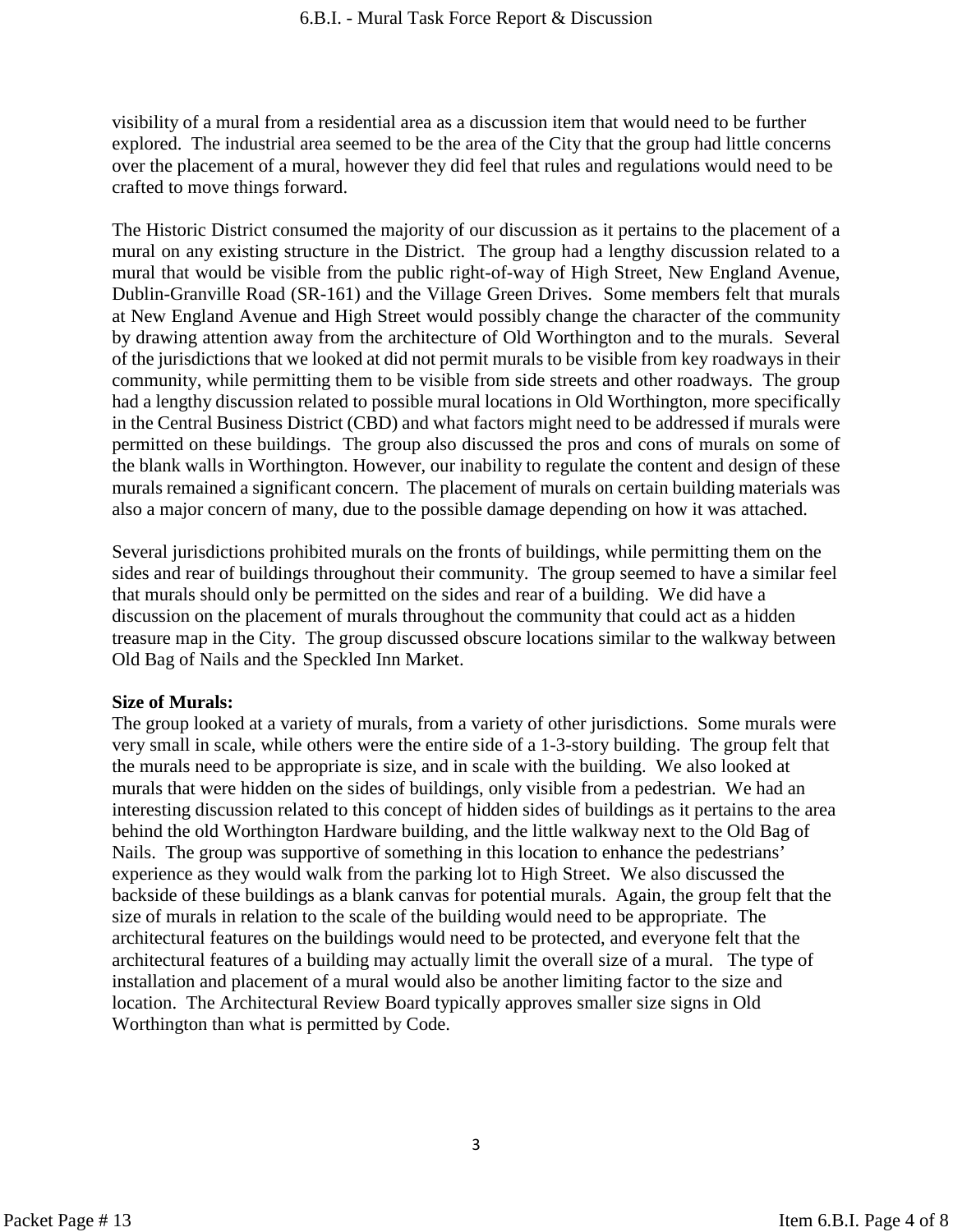#### **Number of Murals:**

The group had a discussion on the number of murals that would be possible throughout the City. The main focus was on Old Worthington, however we did discuss the main corridors (Dublin-Granville Road (SR-161), High Street and Wilson Bridge Road). The discussion comments seem to be valid citywide. We discussed the possibility of limiting the number of murals in Old Worthington, or in other corridors of the City to avoid an over abundance of murals distracting from the architectural beauty of the community. The thought was to possibly place a limit on the number of murals by location and/or district. We discussed the ability to legally regulate the number of murals, and the ramifications of permitting them in one location, but not another. There would need to be a further discussion around the legal ways to limit the number of murals in the City.

We discussed the Portland easement program as an option in limiting the number of murals in an area. Possibly limiting the number by corridor, and looked at limiting the size of murals as a way of not having too many murals in the City. There was also a discussion around creating a treasure map type event that could get you to all the different murals throughout Old Worthington, or citywide. We also discussed limiting the number of murals per building. The architectural features and building materials of a structure may limit the number of potential locations of murals throughout the City.

#### **Maintenance:**

Maintenance of a mural was extremely important to all those involved in the discussion. The discussion focused around the continued care of a mural, whether that be 1-year, or indefinitely. The group discussed scenarios related to general maintenance on how to handle graffiti on a mural. Staff discussed with the group how we handle Property Maintenance issues today, and how we handle properties that are not in compliance with approved ARB and MPC approved plans. Overall, staff felt that we would be able to address any issues with the maintenance of murals through our existing structure for enforcement. Short term and long term maintenance of these murals should be a factor that would need to be discussed as a way to maintain and preserve these murals if that is the desire of the community. We discussed that the property owner of the building on which the mural would be located would ultimately be the one responsible for the maintenance of the mural. There are scenarios from other jurisdictions where there is an Arts Commission that is publically funded that monitors and maintains the murals throughout their jurisdiction. Many of these jurisdictions have City money allocated to their program.

#### **Types of Buildings:**

The group had a lengthy discussion related to the placement of a mural on a variety of styles and materials of buildings. The group felt that the installation of murals on certain buildings, whether they be historical or new, should be reviewed on a case-by-case basis. There were too many variables to consider in reviewing what type of building material would be appropriate for what building. Many felt that murals should not be placed on wood buildings, however that could be depended on the type and style of the mural, and how it would be attached to the building. We discussed the vinyl shrink-wrap type of mural, painted directly on the building mural and those that are similar to a banner type mural attached to a building. The group overwhelming felt that a mural should not be affixed to any building where it could possibly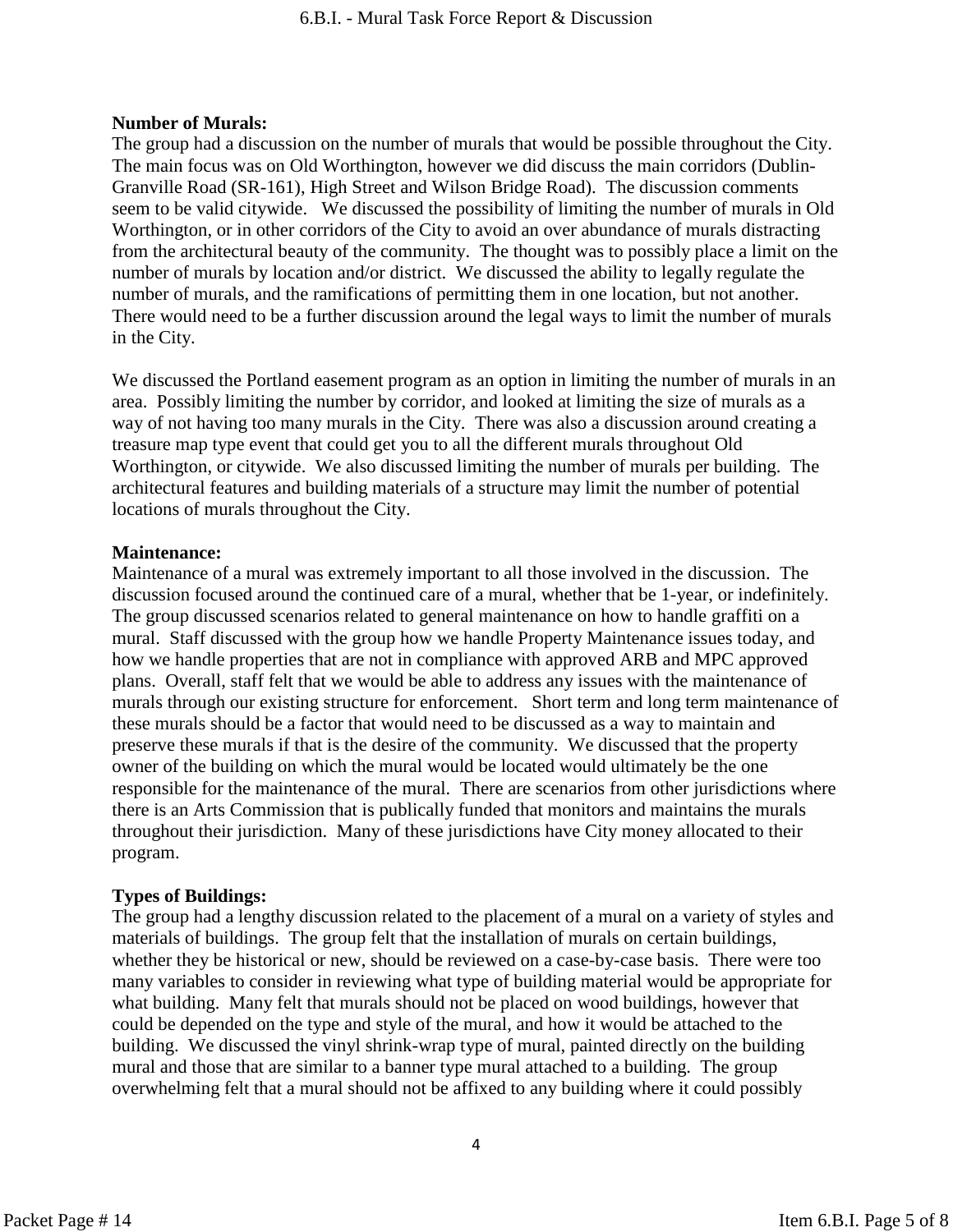damage the building, and where it could possibly impact the architecture of the building. The focus of this discussion was really geared towards the buildings in Old Worthington, however the group did discuss the impacts on any building citywide. The group felt that brick buildings should not have murals directly painted on brick or stone, although other options might be appropriate.

#### **Mural Materials:**

The majority of murals that we discussed were murals that were painted directly on the buildings and walls, however there were several examples where the murals were made out of vinyl. The vinyl wall murals were similar to what COhatch used for their sign on the Kilbourne Building on High Street and Dublin-Granville Road (SR-161), and also used by Zaftig Brewing Co. on Huntley Road for their sign. Several jurisdictions had murals that were on banners, and then the banners were attached to the building. We have something similar with the banners that are installed at the McConnell Arts Center on the corner of Evening Street and Dublin-Granville Road (SR-161). The group did not really discuss a preference, however the use of the vinyl shrink-wrap that would be directly attached to a building was a concern as it pertains to the adhesive that might be used to attach it to the building. The main thought was to not damage the underlying material of the building if the mural was removed in the future.

#### **Timeframe:**

There was a lengthy discussion related to the length of time a mural should be permitted. We discussed everything from 1-year, 5-years to permanently in place. Several members of the group felt that there should be a rotation of murals, and that maybe a permanent mural would not be the way to go. Maintenance of these murals were a big focus related around the timeframe. We discussed the ability to permanently maintain these murals over the years. An ongoing evaluation on the value of the murals to the community over the years would be interesting to monitor. There was a discussion on requiring the building owner to fund the maintenance, and the possibility of having a bond/deposit placed on the project for future maintenance. Timeframes varied from jurisdiction to jurisdiction. Many had separate funds set aside for maintenance, and/or required the property owner to maintain the mural as part of a Property Maintenance, ARB or MPC approval associated with that jurisdiction. One scenario that was discussed focused on the limited number of mural locations identified throughout the City, and then the murals could rotate after a given time period. This would permit new artist to display their artwork for a time period.

#### **Next Steps:**

Again, the City is not legally permitted to regulate the content of murals and how they are to be designed. There are instances where cities have been sued on First Amendment grounds over trying to regulate the content and design of a mural. We cannot approve a mural in one location, and then deny another mural in another similar location just because it may have questionable content, or that they are not visually appealing to all. However, reasonable time, place, and manner restrictions applicable to all murals are permitted.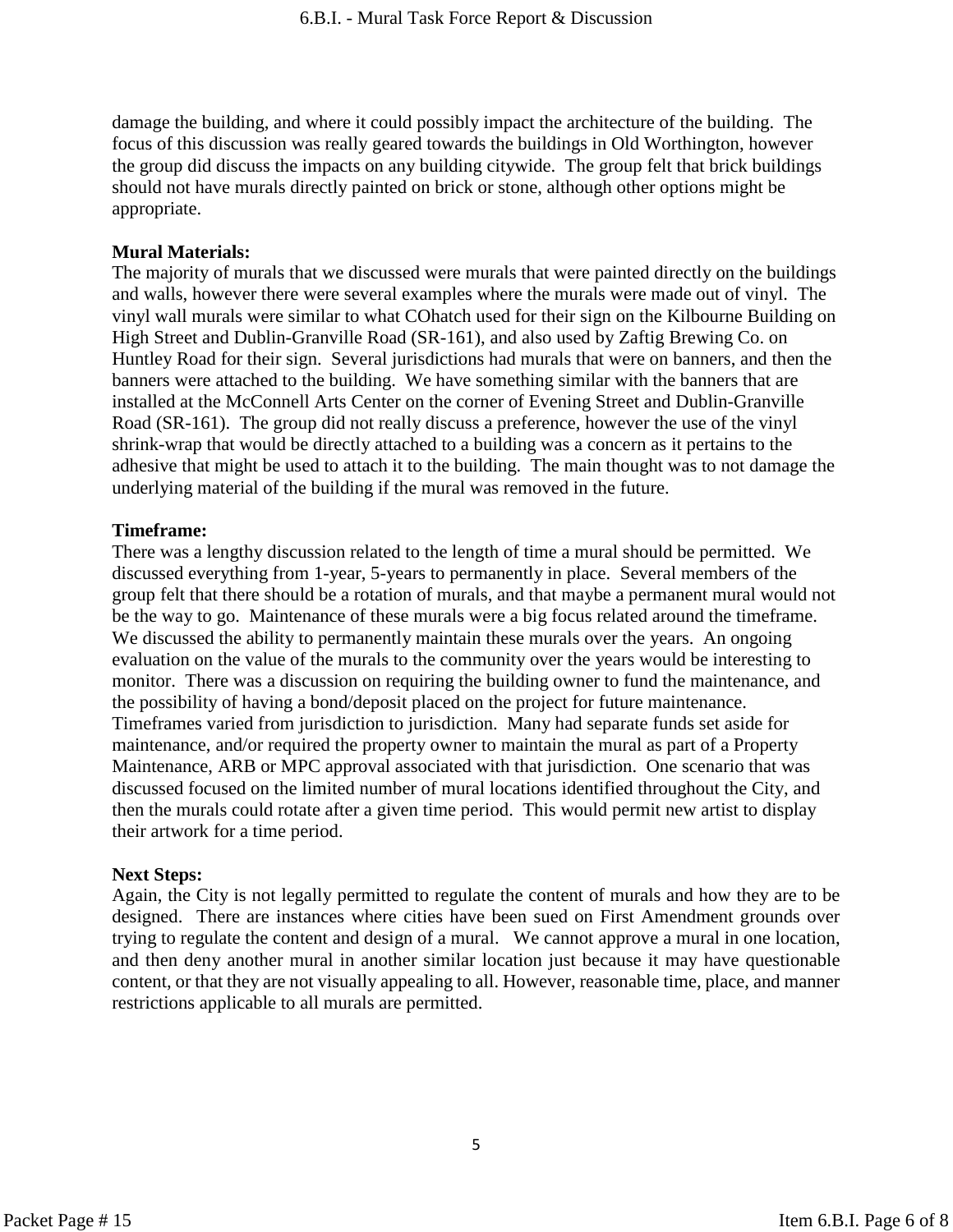A change to the Planning & Zoning Code and the Worthington Design Guidelines might be the appropriate way to handle murals, rather than considering on an individual basis. Community and resident input is an extremely important part of this process.

After a public discussion, if City Council is so inclined to permit murals, they can direct staff to draft language to move things forward with certain guidelines and standards that are non-content and design related. Again, we are not legally permitted to regulate the content and design of the murals.

If City Council decides to prohibit murals, they can direct staff to draft additional language to the Planning & Zoning Code and the Worthington Design Guidelines clarifying the City's desire to not have murals.

The Mural Task Force felt that there were really only 5-options that seemed reasonable to propose to City Council as a way to move things forward. They are the following:

- Status Quo
- No Murals Permitted
- Murals Permitted
- Murals on Private Property Easement
- Murals only on Public Property

\*See options below